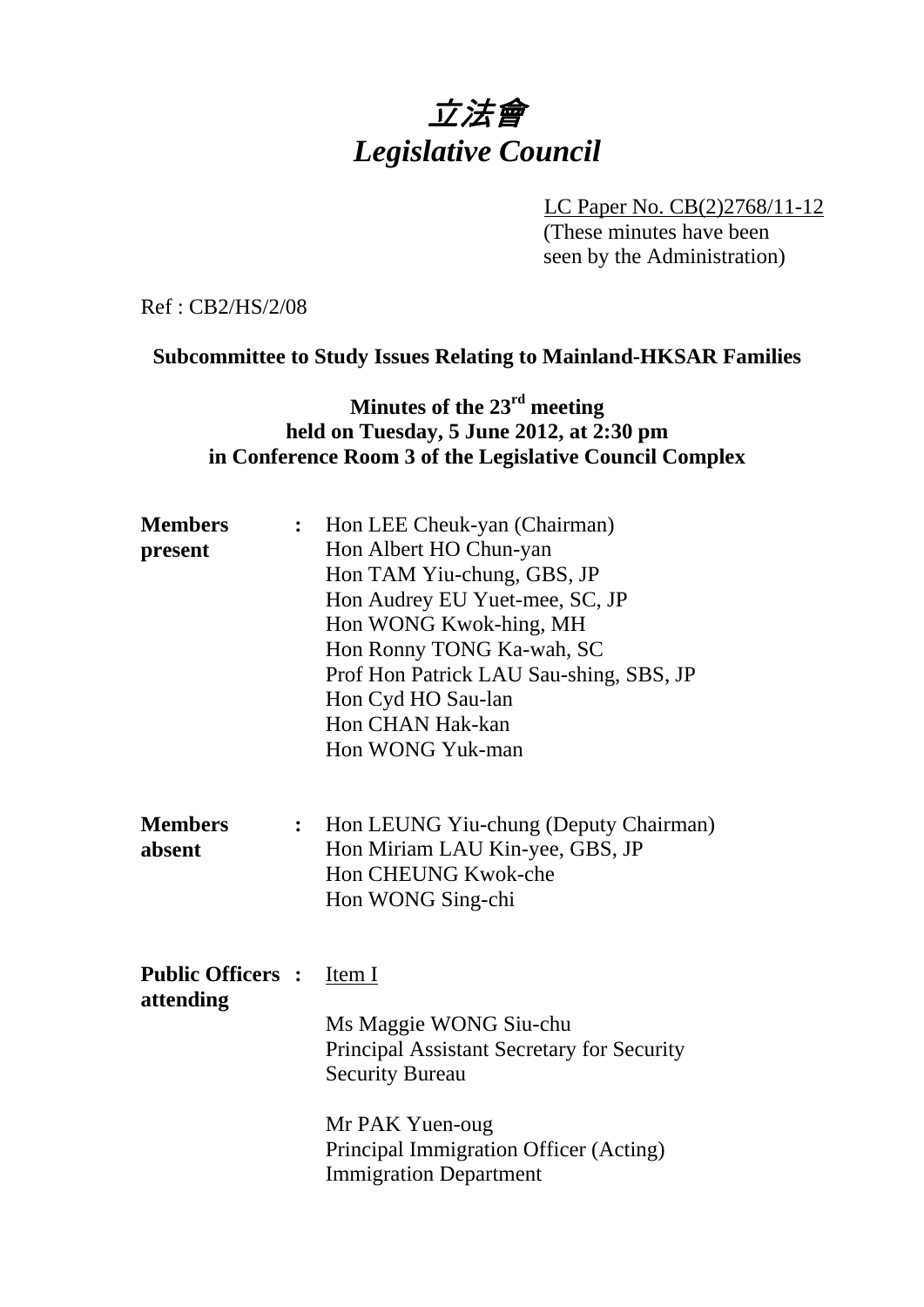Item II

Miss Helen TANG Deputy Director of Administration (1) Administration Wing

Ms Eugenia CHUNG Senior Administrative Officer (Special Duties) Administration Wing

Ms Estrella CHEUNG King-sing Deputy Secretary for Food and Health (Health) 1 (Acting) Food and Health Bureau

Mr CHOW Wing-hang Deputy Secretary for Security (3) (Acting) Security Bureau

Ms Wendy CHUNG Principal Assistant Secretary (Infrastructure & Research Support) Education Bureau

Mr Steve LEE Yuk-fai Principal Assistant Secretary (School Development) Education Bureau

**Attendance by :** Item I **invitation** 

The Association for Family Reunions

Mr LAM Kam-chung Standing Vice-chairman

**New Arrival Women League** 

Miss YEUNG Mei Organizer

Justice and Peace Commission of the Hong Kong Catholic Diocese

Miss Jackie HUNG Ling-yu Project Officer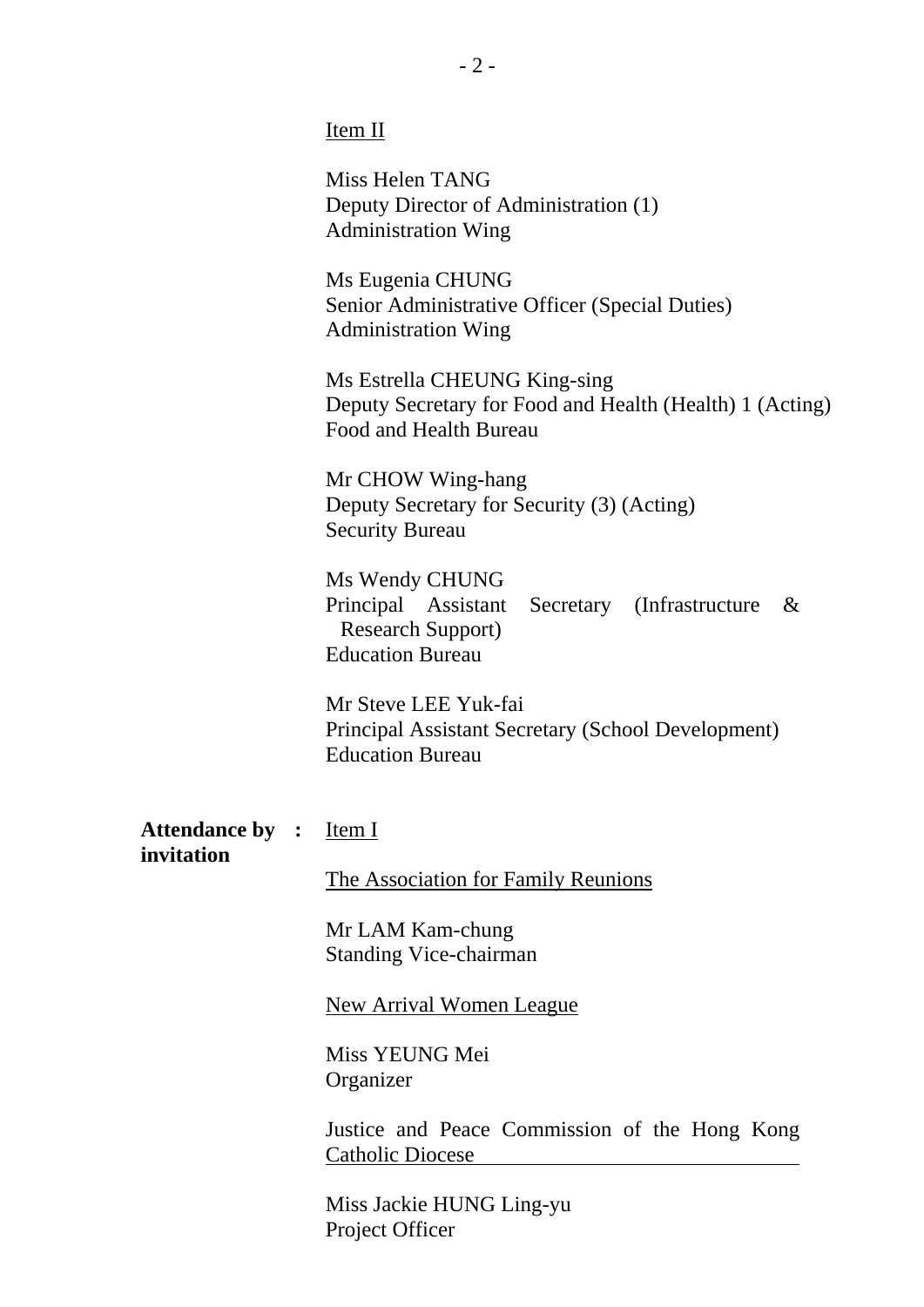|                               | 爭取子女居港權家長協會                                        |
|-------------------------------|----------------------------------------------------|
|                               | Mr LIM Tao-shing<br>Chairperson                    |
|                               | Item II                                            |
|                               | Mainland - Hong Kong Families Rights Association   |
|                               | Mr TSANG Koon-wing<br>Organizer                    |
|                               | Cross-border Children Concern Coalition            |
|                               | Miss Jackie HUNG Ling-yu<br>Member                 |
| <b>Clerk</b> in<br>attendance | : Miss Betty MA<br>Chief Council Secretary (2) 4   |
| <b>Staff</b> in<br>attendance | : Ms Candice LAM<br>Senior Council Secretary (2) 4 |
|                               | Miss Maggie CHIU<br>Legislative Assistant (2) 4    |
|                               |                                                    |

- Action
- **I. Implementation progress of application for One Way Permit for "overage children" of Hong Kong residents**  [LC Paper Nos. CB(2)2207/11-12(01) to (02), CB(2)2259/11-12(01) and CB(2)2287/11-12(01)]

The Subcommittee deliberated (index of proceedings attached at **Annex**).

2. The Subcommittee received views from four deputations on the implementation progress of applications for One Way Permit ("OWP") by "overage children" of Hong Kong residents. These deputations were concerned about the slow progress of processing of OWP applications by "overage children" in the first phase of application, and the lead time for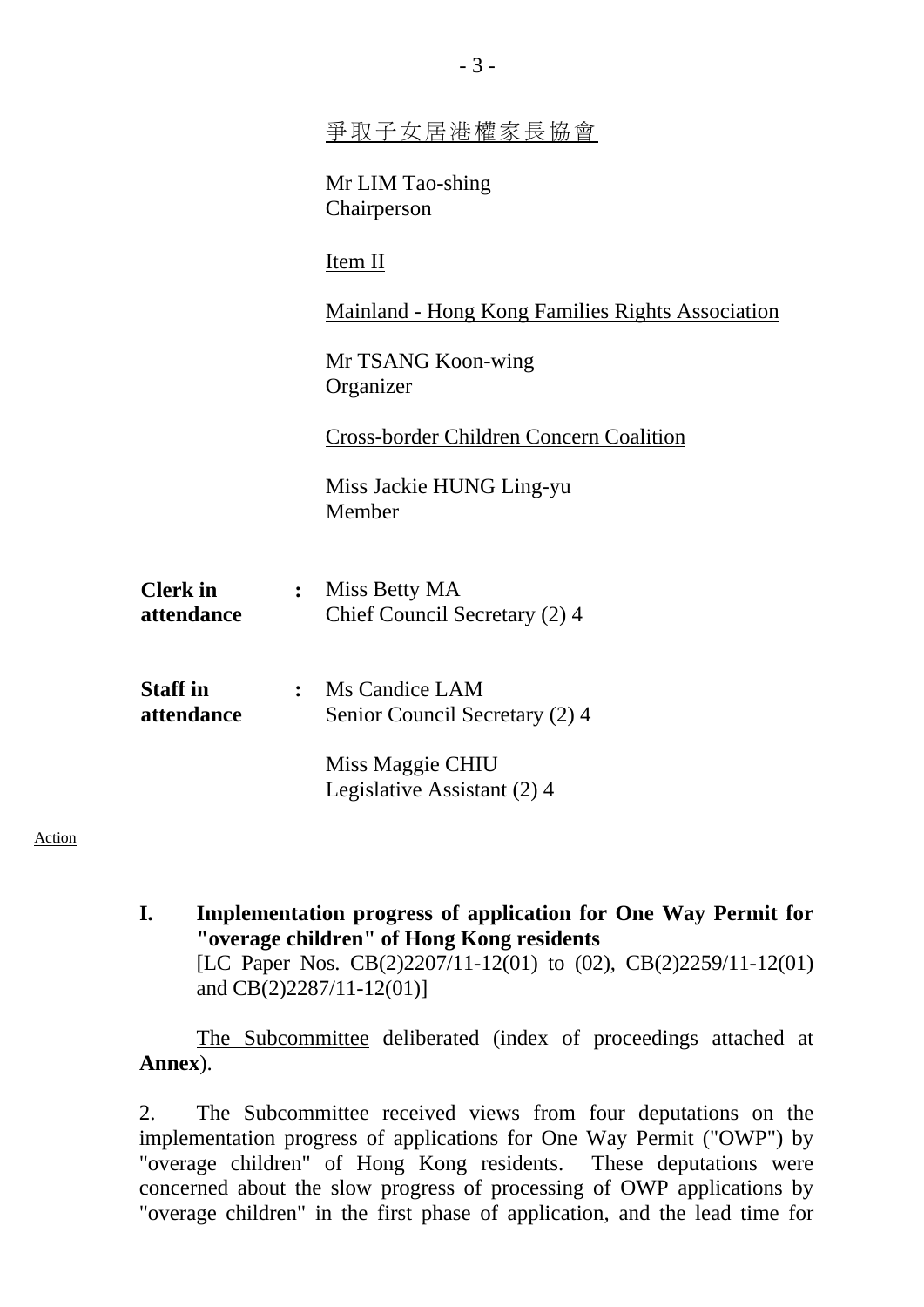issuing an OWP after the initial assessment of the application had been completed, as well as the implementation timetable of subsequent phases of applications. These deputations also appealed to the Administration to liaise with the Mainland authorities to accept applications for OWP by Mainland children who had reached the age of 14 when their fathers or mothers obtained their Hong Kong identity cards.

3. Members shared the concerns of the deputations and called upon the Administration to actively follow up with the Mainland authorities to expedite the processing of the first and second rounds of OWP applications by "overage children" and promulgate the implementation dates of subsequent phases of application as soon as possible. Members also urged the Administration to liaise with the Mainland authorities to accept OWP applications from Mainland children of Hong Kong resident parents who were above the age of 14 when their natural fathers or mothers obtained their Hong Kong identity cards.

4. Principal Assistant Secretary for Security ("PAS(S)") advised that as at 14 May 2012, 29,955 applications were received under the first round of OWP applications by "overage children", and initial assessment on 22,142 cases were completed and 15,862 OWPs were approved. The progress of processing the first round of OWP applications by "overage children" was considered satisfactory, although the verification of status of Hong Kong parents and other supporting documents would need some time. In view of the progress, it was considered ready for accepting a new round of applications for OWP to settle in Hong Kong in parallel with the first round of applications. PAS(S) further said that the Administration noted the concern that some Mainland children of Hong Kong resident parents were not eligible for OWP applications as they were above the age of 14 when their natural fathers or mothers obtained their Hong Kong identity cards. Since the application for OWP for "overage children" of Hong Kong residents had just been implemented, the priority of both the Administration and the Mainland authorities was to ensure the smooth implementation of these applications.

**II. Population policy having impact on Mainland-HKSAR families**  [Legislative Council Brief, LC Paper Nos. CB(2)2207/11-12(03) and CB(2)2287/11-12(01)]

5. The Subcommittee deliberated (index of proceedings attached at **Annex**).

6. Members noted the deputations' views that the Steering Committee on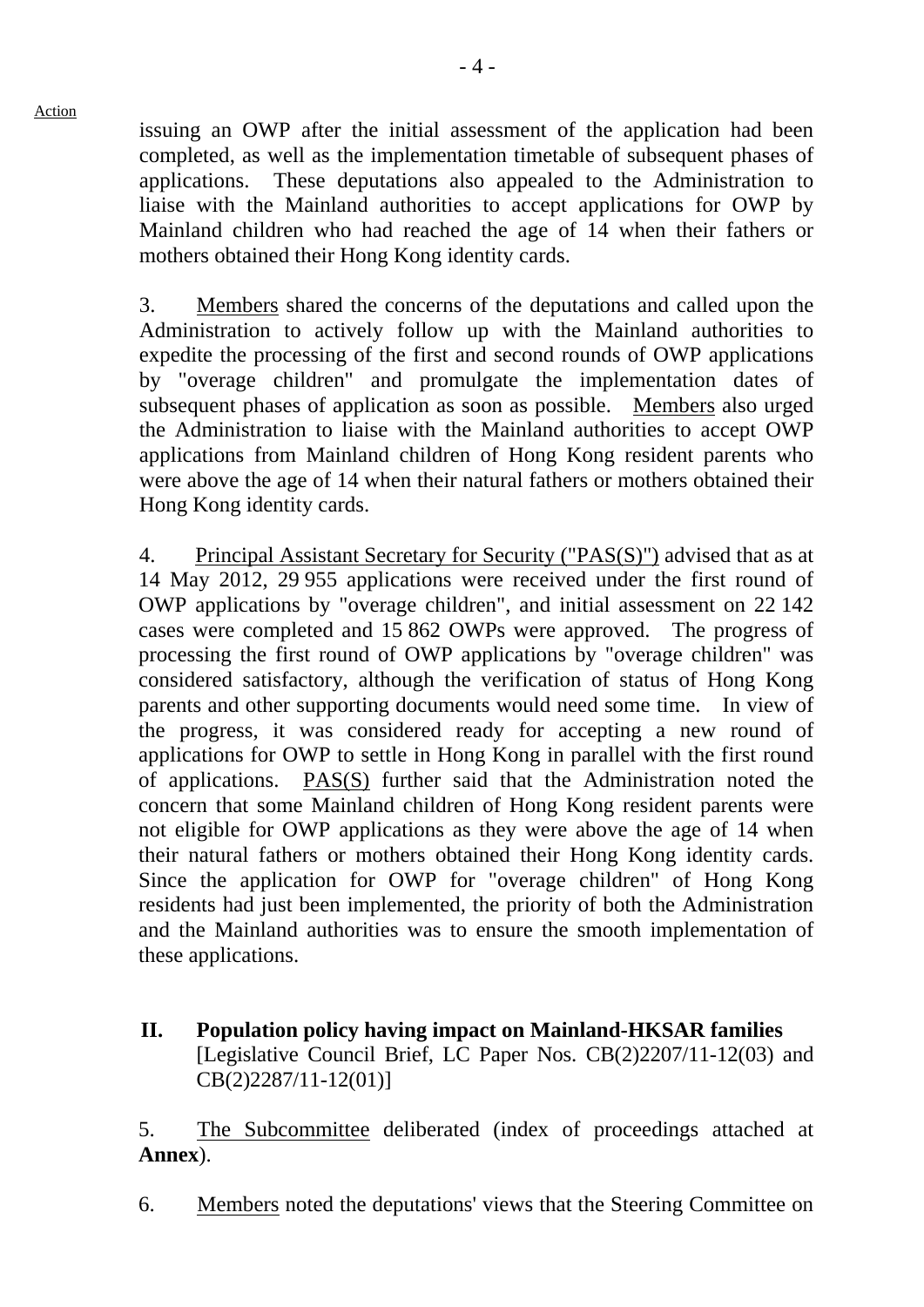Action

Population Policy Progress Report 2012 ("SCPP report") was long overdue, and it had not reviewed the seven-year residence requirement and the use of subsidised obstetric services by Mainland spouses of Hong Kong residents in the context of population policy, as such policies were discriminatory against new arrivals and cross-boundary families.

7. Members considered that although SCPP report had identified a number of issues of imminent concerns, it had not provided solutions to resolve these problems and review the existing population policy which was discriminatory against cross-boundary families and contradictory to the Government policy to encourage births.

8. The Administration advised that the population policy aimed at optimising Hong Kong demographic structure by securing and nurturing a quality population. SCPP had highlighted the need to slow down the rise in economic dependency ratio in the light of an ageing population, and made recommendations to face up to the challenge. SCPP had made a total of 10 recommendations in its report which included measures for tackling the imminent concerns associated with births born in Hong Kong to Mainland women, as well as broad policy directions to address the challenges brought by an ageing population in Hong Kong. Some of the recommendations were not confined to cross-boundary families. Among others, the SCPP report laid down policy principles on the subject of Mainland women giving birth in Hong Kong. As recommended by SCPP, the Administration would continue to take measures to cope with the surge in demand for the use of obstetric services and emergency deliveries at the Accident and Emergency Department by non-local women, as well as services at the Maternal and Child Health Centre and the education services for children born to Mainland women in Hong Kong.

9. On the use of local obstetric services by non-local women, the Administration advised that a consensus had been reached with some private hospitals to provide obstetric services for Mainland pregnant women whose husbands were Hong Kong permanent residents in 2012. The Administration was actively considering extending the above special arrangement to those whose husbands had resided in Hong Kong for less than seven years, and would promulgate the detailed arrangements shortly.

#### **III. Any other business**

10. Members noted that the Subcommittee would submit a report on its deliberations to the House Committee in June 2012, and the draft report would be circulated for members' consideration.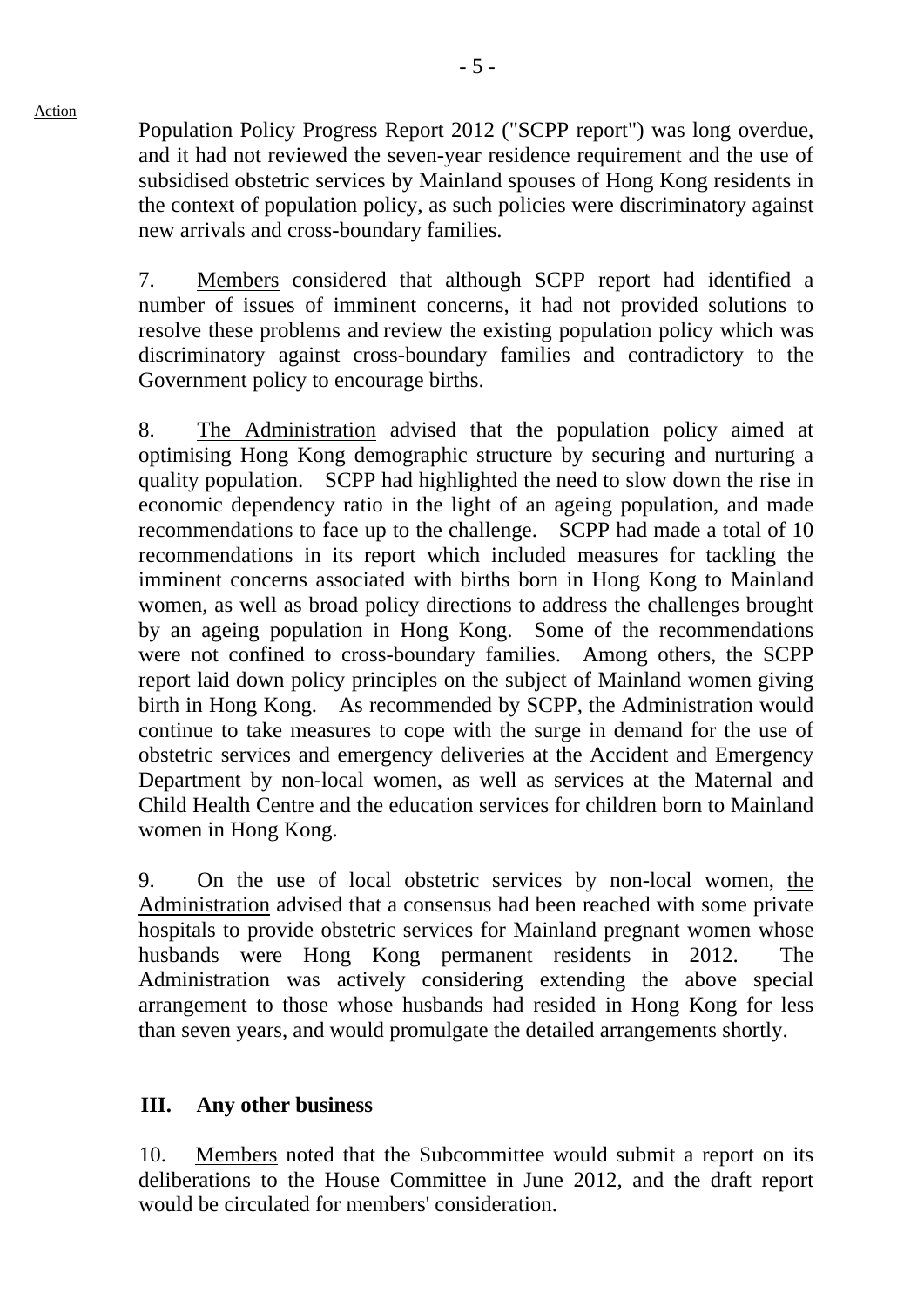11. There being no other business, the meeting ended at 4:30 pm.

Council Business Division 2 Legislative Council Secretariat 10 September 2012

### Action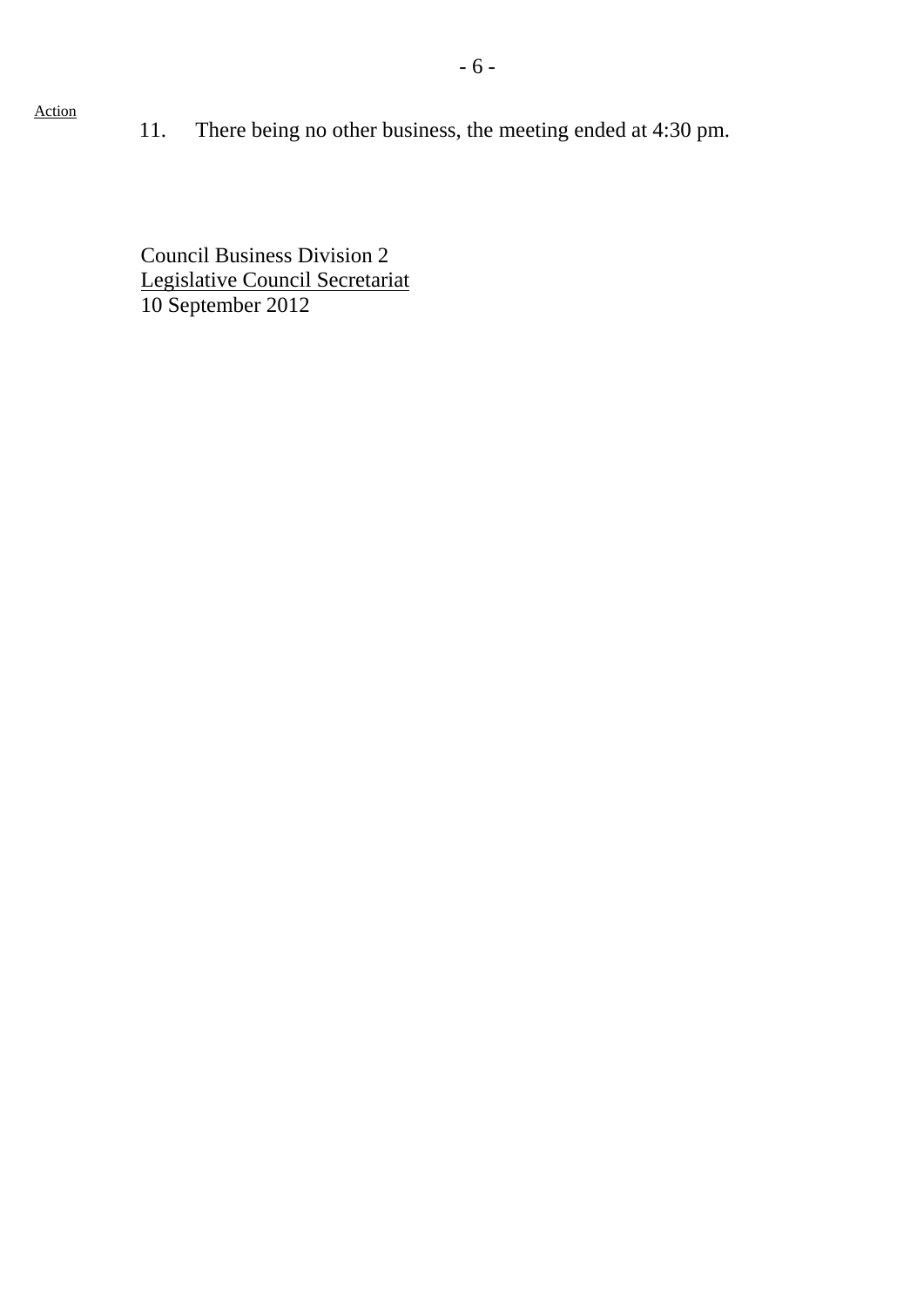#### **Proceedings of the 23rd meeting of the Subcommittee to Study Issues Relating to Mainland-HKSAR Families on Tuesday, 5 June 2012, at 2:30 pm in Conference Room 3 of the Legislative Council Complex**

| <b>Time marker</b> | Speaker(s)                                         | Subject(s)                                                                                                                                                                                                                                                                                                                                                                                                                                                                                                                                                                                                                                                                                                                                                                                                                                                                                     | <b>Action</b><br>required |
|--------------------|----------------------------------------------------|------------------------------------------------------------------------------------------------------------------------------------------------------------------------------------------------------------------------------------------------------------------------------------------------------------------------------------------------------------------------------------------------------------------------------------------------------------------------------------------------------------------------------------------------------------------------------------------------------------------------------------------------------------------------------------------------------------------------------------------------------------------------------------------------------------------------------------------------------------------------------------------------|---------------------------|
|                    | Kong residents                                     | Agenda item I - Implementation progress of application for One Way Permit for "overage children" of Hong                                                                                                                                                                                                                                                                                                                                                                                                                                                                                                                                                                                                                                                                                                                                                                                       |                           |
| $000214 - 000513$  | Chairman                                           | Opening remarks.                                                                                                                                                                                                                                                                                                                                                                                                                                                                                                                                                                                                                                                                                                                                                                                                                                                                               |                           |
| 000514 - 000819    | Administration<br>Chairman                         | Administration<br><b>Briefing</b><br>by<br>the<br>on<br>the<br>implementation progress of application for One<br>Way Permit ("OWP") by "overage children" of<br>Hong Kong residents.<br>[LC Paper No. CB(2) 2207/11-12(01)]                                                                                                                                                                                                                                                                                                                                                                                                                                                                                                                                                                                                                                                                    |                           |
| 000820 - 001139    | The Association for Family<br>Reunions<br>Chairman | Presentation of views -<br>enquiry about the expected completion<br>(a)<br>date for processing OWP applications by<br>"overage children" under the first and<br>second phases of applications, as well as<br>the timetable for implementing the<br>subsequent phases of application;<br>Administration<br>(b)<br>the<br>should<br>enhance<br>communications<br>with<br>the<br>Mainland<br>authorities to speed up the assessment and<br>approval of the OWP applications by<br>"overage children" to enable them to take<br>care of ageing parents in Hong Kong; and<br>the Administration should discuss with the<br>(c)<br>Mainland<br>authorities to<br>resolve<br>the<br>ineligibility<br>for<br>problem<br>of<br><b>OWP</b><br>application of Mainland children of Hong<br>Kong residents who had reached the age of<br>14 when their parents obtained their Hong<br>Kong identity cards. |                           |
| $001140 - 001508$  | New Arrival Women<br>League<br>Chairman            | Presentation of views -<br>concern about the slow progress<br>(a)<br>of<br>processing of OWP applications<br>by<br>"overage children" in the first phase, and<br>the lead time for issuing an OWP after the<br>initial assessment of the application had<br>been completed;                                                                                                                                                                                                                                                                                                                                                                                                                                                                                                                                                                                                                    |                           |
|                    |                                                    | (b)<br>the assessment procedures and supporting<br>documents for OWP applications by<br>"overage children" ought to be further<br>simplified;                                                                                                                                                                                                                                                                                                                                                                                                                                                                                                                                                                                                                                                                                                                                                  |                           |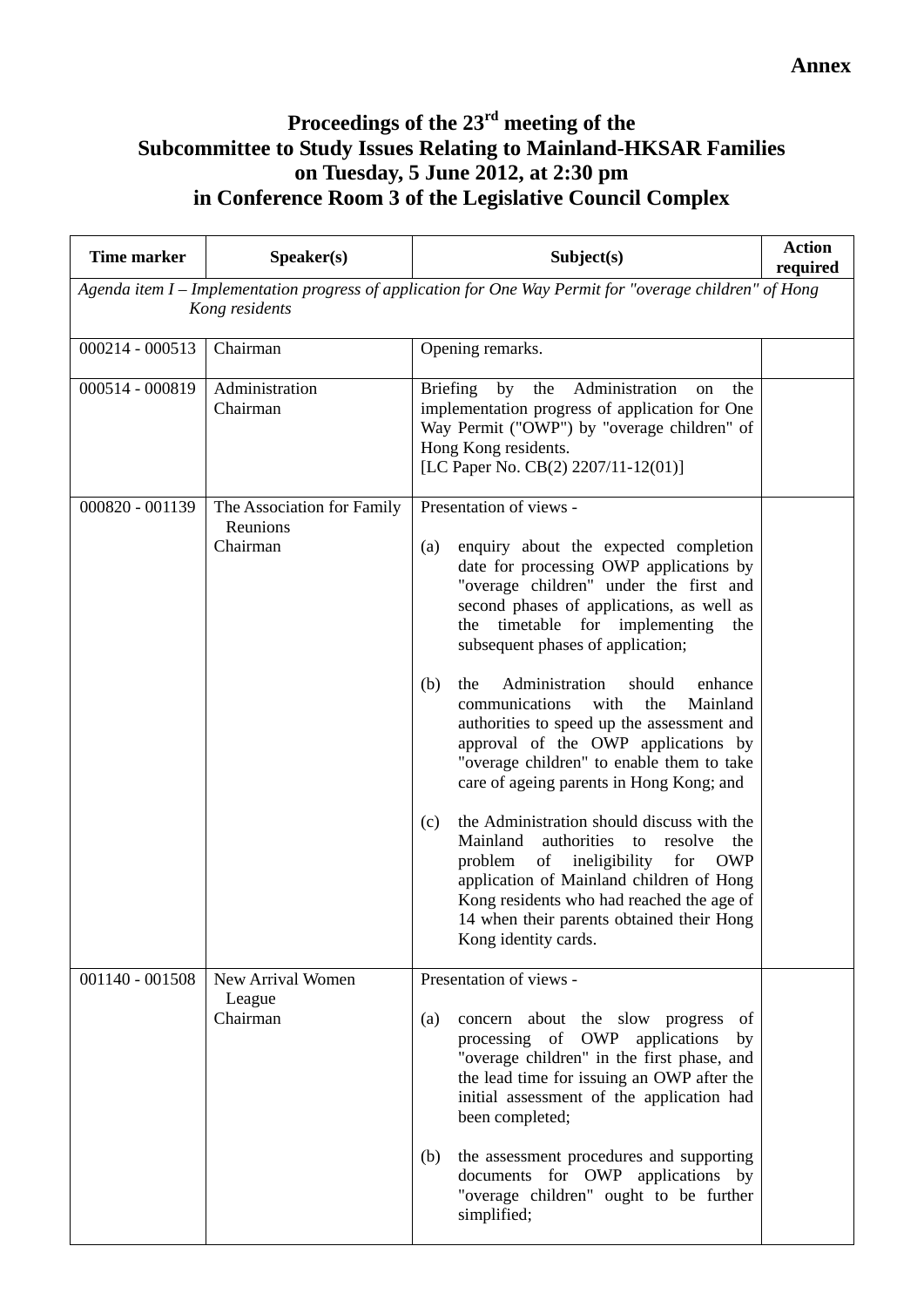| <b>Time marker</b> | Speaker(s)                                                  |     | Subject(s)                                                                                                                                                                                                                                                                                                        | <b>Action</b><br>required |
|--------------------|-------------------------------------------------------------|-----|-------------------------------------------------------------------------------------------------------------------------------------------------------------------------------------------------------------------------------------------------------------------------------------------------------------------|---------------------------|
|                    |                                                             | (c) | the rationale for accepting a new round of<br>application while the first phase was still<br>in progress, and why only applications<br>from those Mainland children whose<br>natural fathers or mothers obtained their<br>first Hong Kong identity cards before 1981<br>were accepted under the second phase; and |                           |
|                    |                                                             | (d) | concern about the ineligibility of Mainland<br>children who had reached the age of 14<br>when their fathers or mothers obtained<br>their Hong Kong identity cards for OWP<br>application.                                                                                                                         |                           |
| 001509 - 001800    | Justice and Peace                                           |     | Presentation of views -                                                                                                                                                                                                                                                                                           |                           |
|                    | Commission of the Hong<br>Kong Catholic Diocese<br>Chairman | (a) | the<br>rationale<br>for<br>only<br>accepting<br>applications from those Mainland children<br>whose natural fathers or mothers obtained<br>their first Hong Kong identity cards before<br>1981 under the second phase;                                                                                             |                           |
|                    |                                                             | (b) | it was unfair to those Mainland children<br>who had reached the age of 14 when their<br>fathers or mothers obtained their Hong<br>Kong identity cards as these children were<br>not eligible for OWP applications;                                                                                                |                           |
|                    |                                                             | (c) | whether<br>"overage<br>children"<br>concern<br>applicants were eligible for issue of OWP<br>if their Hong Kong parents passed away in<br>the course of processing their applications;<br>and                                                                                                                      |                           |
|                    |                                                             | (d) | when the implementation timetable of<br>subsequent phases would be promulgated.                                                                                                                                                                                                                                   |                           |
| 001801 - 002159    | 爭取子女居港權家長協會                                                 |     | Presentation of views -                                                                                                                                                                                                                                                                                           |                           |
|                    | Chairman                                                    | (a) | the considerations for accepting a new<br>round of applications from applicants<br>whose natural fathers or mothers obtained<br>their first Hong Kong identity cards before<br>1981, but not a longer time frame;                                                                                                 |                           |
|                    |                                                             | (b) | the expected time for resolving the<br>problem of "overage children" and issue<br>OWPs to all the "overage children";                                                                                                                                                                                             |                           |
|                    |                                                             | (c) | it was unfair to those Mainland children<br>who had reached the age of 14 when their<br>fathers or mothers obtained their Hong<br>Kong identity cards as these children were<br>not eligible for OWP application; and                                                                                             |                           |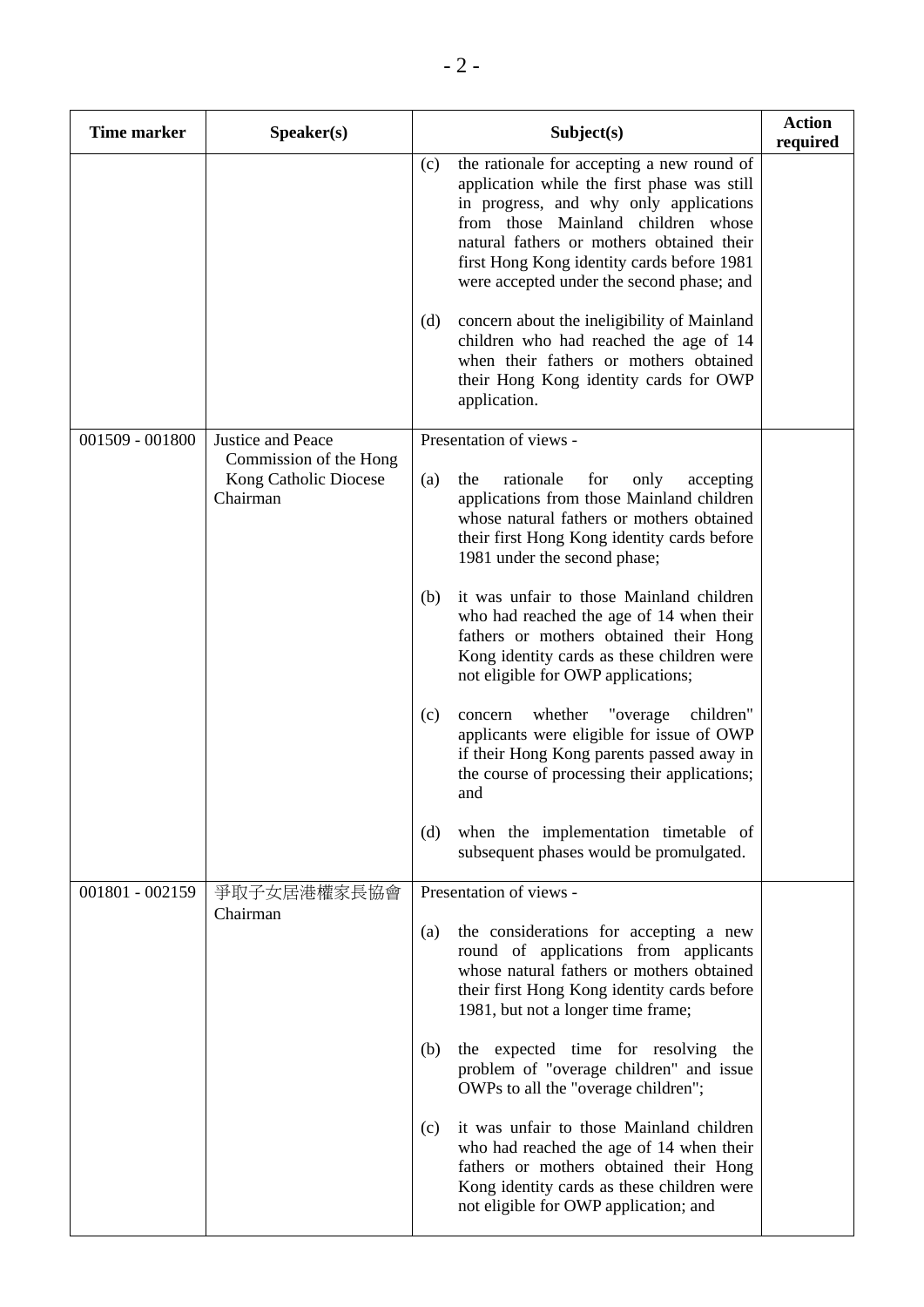| <b>Time marker</b> | Speaker(s)                                      | Subject(s)                                                                                                                                                                                                                                                                                                                                                                                                                                                                                                                                                                                                                                                                                                                                                                                                                                                                                               | <b>Action</b><br>required |
|--------------------|-------------------------------------------------|----------------------------------------------------------------------------------------------------------------------------------------------------------------------------------------------------------------------------------------------------------------------------------------------------------------------------------------------------------------------------------------------------------------------------------------------------------------------------------------------------------------------------------------------------------------------------------------------------------------------------------------------------------------------------------------------------------------------------------------------------------------------------------------------------------------------------------------------------------------------------------------------------------|---------------------------|
|                    |                                                 | the Security Bureau and Immigration<br>(d)<br>Department ("ImmD") should enhance the<br>transparency in the processing of OWP<br>applications of "overage children".                                                                                                                                                                                                                                                                                                                                                                                                                                                                                                                                                                                                                                                                                                                                     |                           |
| $002200 - 002615$  | Administration<br>Chairman                      | The Administration's response -<br>the progress of processing the first round<br>(a)<br>of OWP<br>applications by "overage"<br>children" was considered satisfactory,<br>although the verification of status of Hong<br>Kong parents<br>and other supporting<br>documents would take some time;<br>out of some 30 000 applications received<br>(b)<br>in the first round, there were some 7000<br>outstanding applications pending initial<br>assessment. It was considered ready for<br>accepting a new round of applications for<br>OWP to settle in Hong Kong in parallel<br>with the implementation of the first round<br>applications;<br>the Administration noted the concern about<br>(c)<br>the ineligibility of Mainland children of<br>Hong Kong resident parents as they were<br>above the age of 14 when their natural<br>fathers or mothers obtained their Hong<br>Kong identity cards; and |                           |
|                    |                                                 | (d)<br>the priority of both the Administration and<br>the Mainland authorities was to ensure the<br>smooth implementation of the OWP<br>applications by eligible Mainland "overage<br>children".                                                                                                                                                                                                                                                                                                                                                                                                                                                                                                                                                                                                                                                                                                         |                           |
| 002616 - 003209    | Mr WONG Kwok-hing<br>Chairman<br>Administration | Concerns raised by Mr WONG Kwok-hing -<br>the estimated number of eligible Mainland<br>(a)<br>"overage children" applicants and the<br>estimated rounds of applications required<br>for issue of OWPs to all eligible                                                                                                                                                                                                                                                                                                                                                                                                                                                                                                                                                                                                                                                                                    |                           |
|                    |                                                 | applicants; and<br>Administration<br>should<br>(b)<br>the<br>enhance<br>Mainland<br>communications<br>with<br>the<br>authorities to ensure equity in processing<br>the applications.                                                                                                                                                                                                                                                                                                                                                                                                                                                                                                                                                                                                                                                                                                                     |                           |
|                    |                                                 | The Administration's response -                                                                                                                                                                                                                                                                                                                                                                                                                                                                                                                                                                                                                                                                                                                                                                                                                                                                          |                           |
|                    |                                                 | it was difficult to assess how many eligible<br>(a)<br>"overage children" would apply for OWP<br>given that they were grown up and would<br>have different considerations regarding                                                                                                                                                                                                                                                                                                                                                                                                                                                                                                                                                                                                                                                                                                                      |                           |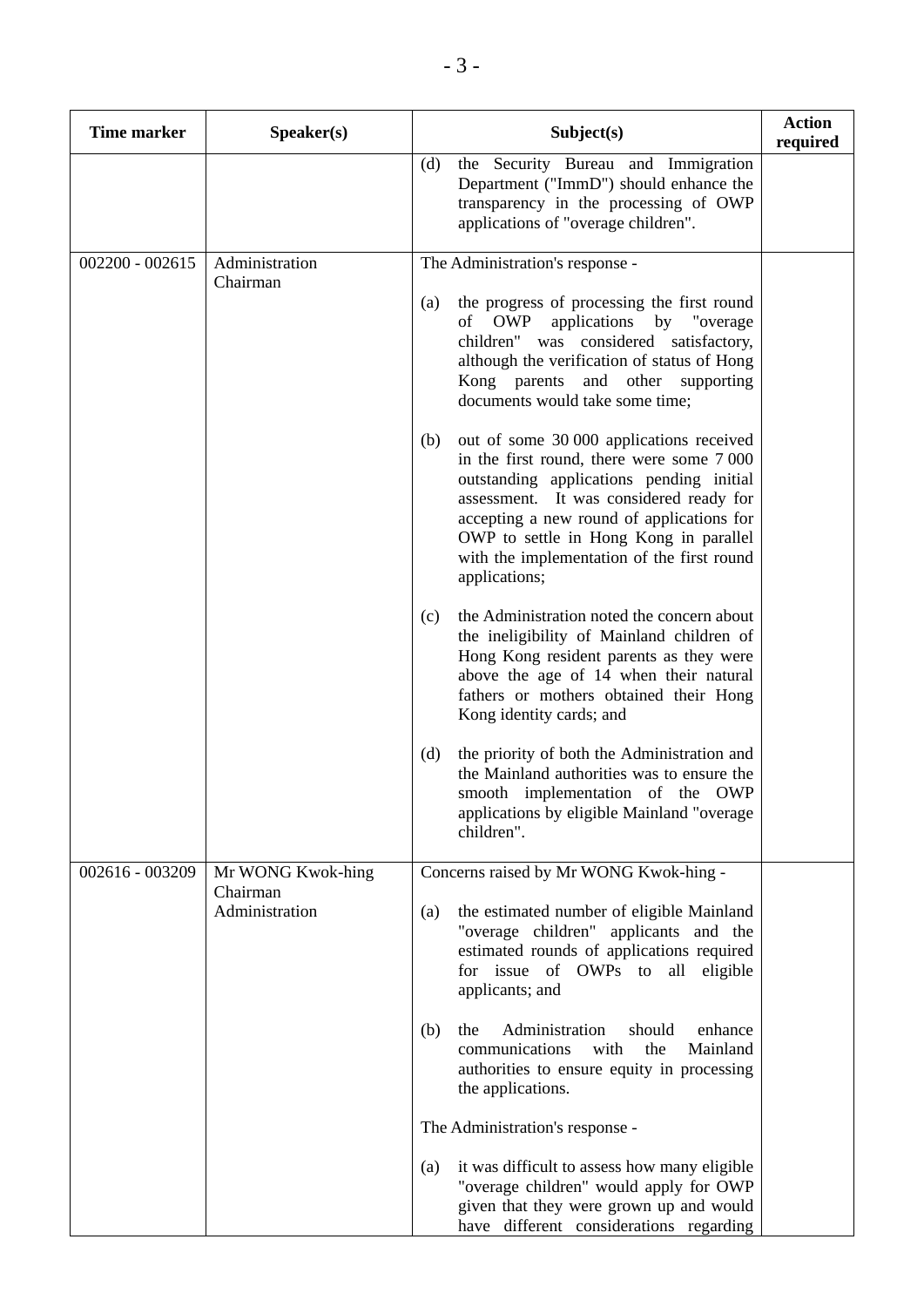| <b>Time marker</b> | Speaker(s)                                                                               | Subject(s)                                                                                                                                                                                                                                                                                                                                                                                                                                                                                                                                                                                                                                                | <b>Action</b><br>required |
|--------------------|------------------------------------------------------------------------------------------|-----------------------------------------------------------------------------------------------------------------------------------------------------------------------------------------------------------------------------------------------------------------------------------------------------------------------------------------------------------------------------------------------------------------------------------------------------------------------------------------------------------------------------------------------------------------------------------------------------------------------------------------------------------|---------------------------|
|                    |                                                                                          | their own settlement plan;                                                                                                                                                                                                                                                                                                                                                                                                                                                                                                                                                                                                                                |                           |
|                    |                                                                                          | in the light of the experience gained from<br>(b)<br>the first round of application, it was<br>considered prudent to start a new round of<br>applications for OWP from those whose<br>natural fathers or mothers obtained their<br>first Hong Kong identity cards before<br>1981, such that the applications could be<br>duly processed;                                                                                                                                                                                                                                                                                                                  |                           |
|                    |                                                                                          | depending on the progress of the first and<br>(c)<br>second rounds of applications, it did not<br>rule out the viability of advancing the<br>timing for accepting subsequent phases of<br>application; and                                                                                                                                                                                                                                                                                                                                                                                                                                                |                           |
|                    |                                                                                          | (d)<br>it would continue to convey concerns of<br>deputations and members to the Mainland<br>authorities.                                                                                                                                                                                                                                                                                                                                                                                                                                                                                                                                                 |                           |
| 003210 - 003620    | Mr TAM Yiu-chung<br>Chairman<br>Administration<br>The Association for Family<br>Reunions | In response to concern raised by Mr TAM<br>Yiu-chung, the Administration advised that<br>there was no quota for applications from eligible<br>"overage children" applicants.                                                                                                                                                                                                                                                                                                                                                                                                                                                                              |                           |
| 003621 - 004203    | Mr Ronny TONG                                                                            | Views of Mr Ronny TONG -                                                                                                                                                                                                                                                                                                                                                                                                                                                                                                                                                                                                                                  |                           |
|                    | Chairman<br>Administration                                                               | the subject of OWP application of<br>(a)<br>Mainland "overage children" of Hong<br>Kong residents should be considered from<br>the perspective of population policy,<br>instead of immigration policy; and<br>(b)<br>was regrettable that children<br>it<br>of<br>non-Hong Kong residents were granted<br>residence by birth in Hong Kong but<br>Mainland children of Hong Kong residents<br>could not settle in Hong Kong for family<br>reunion according to their own choice. In<br>the light of an ageing population as<br>highlighted in the Steering Committee on<br>Population Policy ("SCPP")<br>Progress<br>2012<br>Report<br>("SCPP<br>report"), |                           |
|                    |                                                                                          | consideration should be given to relaxing<br>the issue of OWP to "overage children"<br>applicants to facilitate family reunion.<br>The Administration's advice that the objective of                                                                                                                                                                                                                                                                                                                                                                                                                                                                      |                           |
|                    |                                                                                          | the OWP Scheme was to facilitate the reunion<br>of Mainland residents with their families in<br>Hong Kong in an orderly manner.<br>Over<br>40 000 OWPs were approved annually for<br>separated spouses and children.                                                                                                                                                                                                                                                                                                                                                                                                                                      |                           |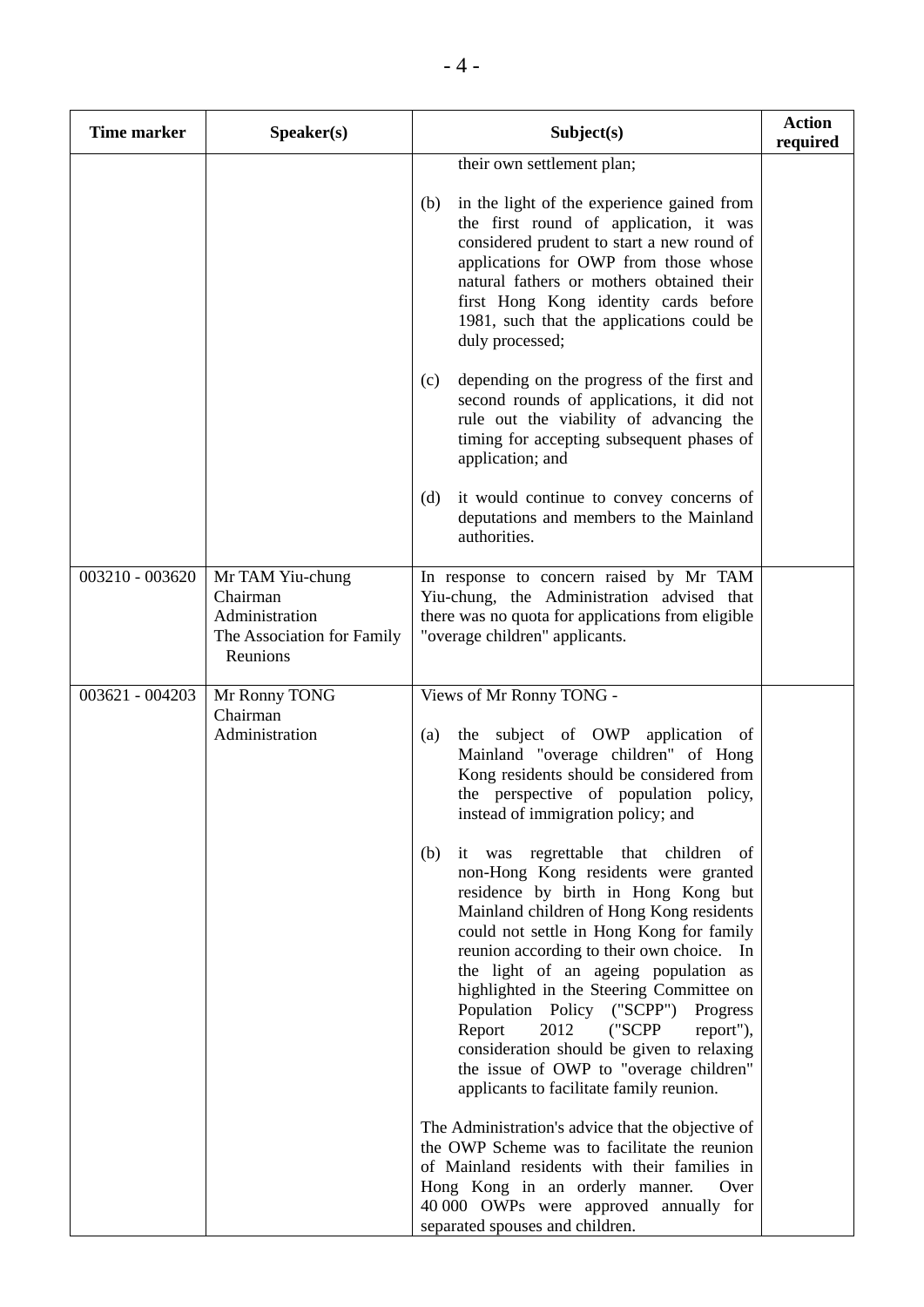| <b>Time marker</b> | Speaker(s)                                                                                         | Subject(s)                                                                                                                                                                                                                                                                                  | <b>Action</b><br>required |
|--------------------|----------------------------------------------------------------------------------------------------|---------------------------------------------------------------------------------------------------------------------------------------------------------------------------------------------------------------------------------------------------------------------------------------------|---------------------------|
| 004204 - 005959    | Mr Albert HO                                                                                       | Views of Mr Albert HO -                                                                                                                                                                                                                                                                     |                           |
|                    | Chairman<br>Administration<br>Justice and Peace<br>Commission of the Hong<br>Kong Catholic Diocese | approved cases of "overage children"<br>(a)<br>applicants should be given adequate time<br>to make their own plan to settle in Hong<br>Kong;                                                                                                                                                |                           |
|                    |                                                                                                    | (b)<br>the assessment and approving criteria for<br>"overage children" application should be<br>made known to the applicants; and                                                                                                                                                           |                           |
|                    |                                                                                                    | consideration should be given to accepting<br>(c)<br><b>OWP</b><br>applications<br>from<br>Mainland<br>children of Hong Kong resident parents<br>who were above the age of 14 when their<br>natural fathers or mothers obtained the<br>Hong Kong identity cards.                            |                           |
|                    |                                                                                                    | Concerns raised by the Justice and Peace<br>Commission of the Hong Kong Catholic<br>Diocese about the unduly long time taken by the<br>Mainland<br>authorities<br><b>OWP</b><br>to<br>process<br>applications by "overage children" in some<br>provinces, in particular Guangdong Province. |                           |
|                    |                                                                                                    | The Administration's advice -                                                                                                                                                                                                                                                               |                           |
|                    |                                                                                                    | there was no deadline for submitting OWP<br>(a)<br>applications<br>"overage<br>from<br>eligible<br>children";                                                                                                                                                                               |                           |
|                    |                                                                                                    | the applicant could come to Hong Kong<br>(b)<br>for settlement within three months from<br>the date of issue of OWP;                                                                                                                                                                        |                           |
|                    |                                                                                                    | Administration<br>the<br>(c)<br>had<br>always<br>communicated<br>with<br>the<br>Mainland<br>authorities to facilitate the processing of<br>OWP applications;                                                                                                                                |                           |
|                    |                                                                                                    | procedures<br>pertaining<br><b>OWP</b><br>(d)<br>the<br>to<br>applications<br>"overage<br>children"<br>of<br>followed largely those<br>applicable to<br>OWP applications of other categories; and                                                                                           |                           |
|                    |                                                                                                    | as the new arrangement had just started,<br>(e)<br>the relevant authorities would need time to<br>finetune the workflow during the early<br>stage of implementation. The application<br>processing would then be expedited.                                                                 |                           |
| $010000 - 010113$  | Chairman                                                                                           | Views of the Chairman -                                                                                                                                                                                                                                                                     |                           |
|                    |                                                                                                    | the Administration should discuss with the<br>(a)<br>Mainland authorities about expediting the                                                                                                                                                                                              |                           |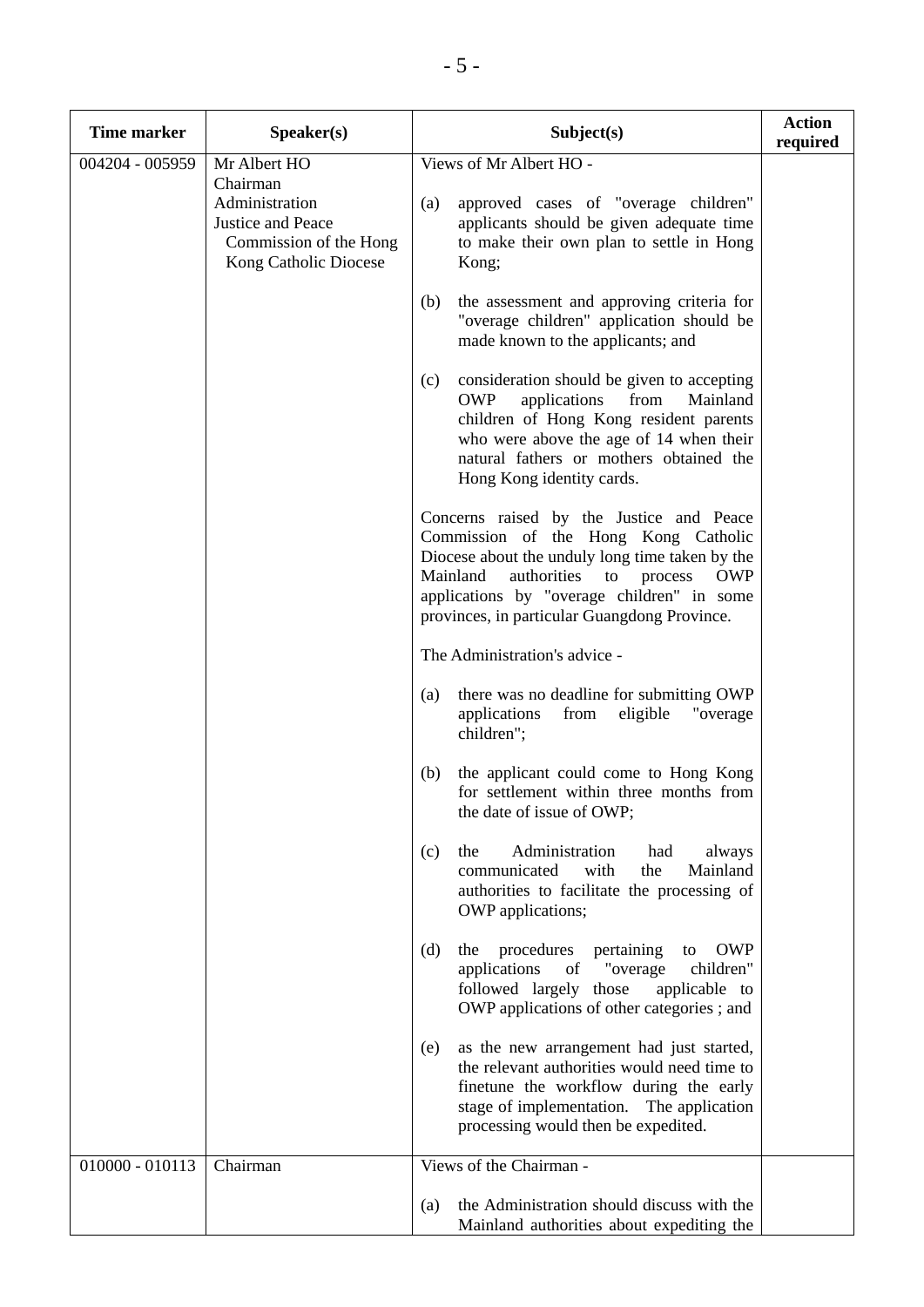| <b>Time marker</b> | Speaker(s) |     | Subject(s)                                                                                                                                                                                                                                                                                                                                                                                                              | <b>Action</b><br>required |
|--------------------|------------|-----|-------------------------------------------------------------------------------------------------------------------------------------------------------------------------------------------------------------------------------------------------------------------------------------------------------------------------------------------------------------------------------------------------------------------------|---------------------------|
|                    |            |     | processing of OWP<br>applications<br>by<br>"overage children";                                                                                                                                                                                                                                                                                                                                                          |                           |
|                    |            | (b) | when the third round of applications would<br>be accepted; and                                                                                                                                                                                                                                                                                                                                                          |                           |
|                    |            | (c) | the average processing time for OWP<br>applications<br>submitted<br>by<br>"overage<br>children".                                                                                                                                                                                                                                                                                                                        |                           |
|                    |            |     | The Administration's response -                                                                                                                                                                                                                                                                                                                                                                                         |                           |
|                    |            | (a) | it had maintained close communications<br>with its Mainland counterparts on issues<br>relating to OWP applications by "overage<br>While it was not in the<br>children".<br>position to make an undertaking on the<br>application processing time, to its<br>understanding, the "overage children"<br>applicants would be issued with an OWP<br>in six to nine months' time if all required<br>documents were available; |                           |
|                    |            | (b) | it was unable to give a concrete<br>implementation date for the third round of<br>applications.<br>Taking into account the<br>experience of the first and second rounds<br>of applications, the Mainland authorities<br>would promulgate the details later; and                                                                                                                                                         |                           |
|                    |            | (c) | it hoped that the processing of the first<br>round of applications could be completed<br>this year.                                                                                                                                                                                                                                                                                                                     |                           |
|                    |            |     | The Chairman's concluding remarks -                                                                                                                                                                                                                                                                                                                                                                                     |                           |
|                    |            | (a) | the Administration should actively follow<br>up with the Mainland authorities to allow<br>Mainland children of Hong Kong resident<br>parents who were above the age of 14<br>when their natural fathers or mothers<br>obtained their Hong Kong identity cards to<br>apply for OWPs;                                                                                                                                     |                           |
|                    |            | (b) | promulgate the implementation date of<br>subsequent phases of application as soon<br>as possible; and                                                                                                                                                                                                                                                                                                                   |                           |
|                    |            | (c) | Administration<br>the<br>should<br>provide<br>to individual<br>where<br>assistance<br>cases<br>necessary.                                                                                                                                                                                                                                                                                                               |                           |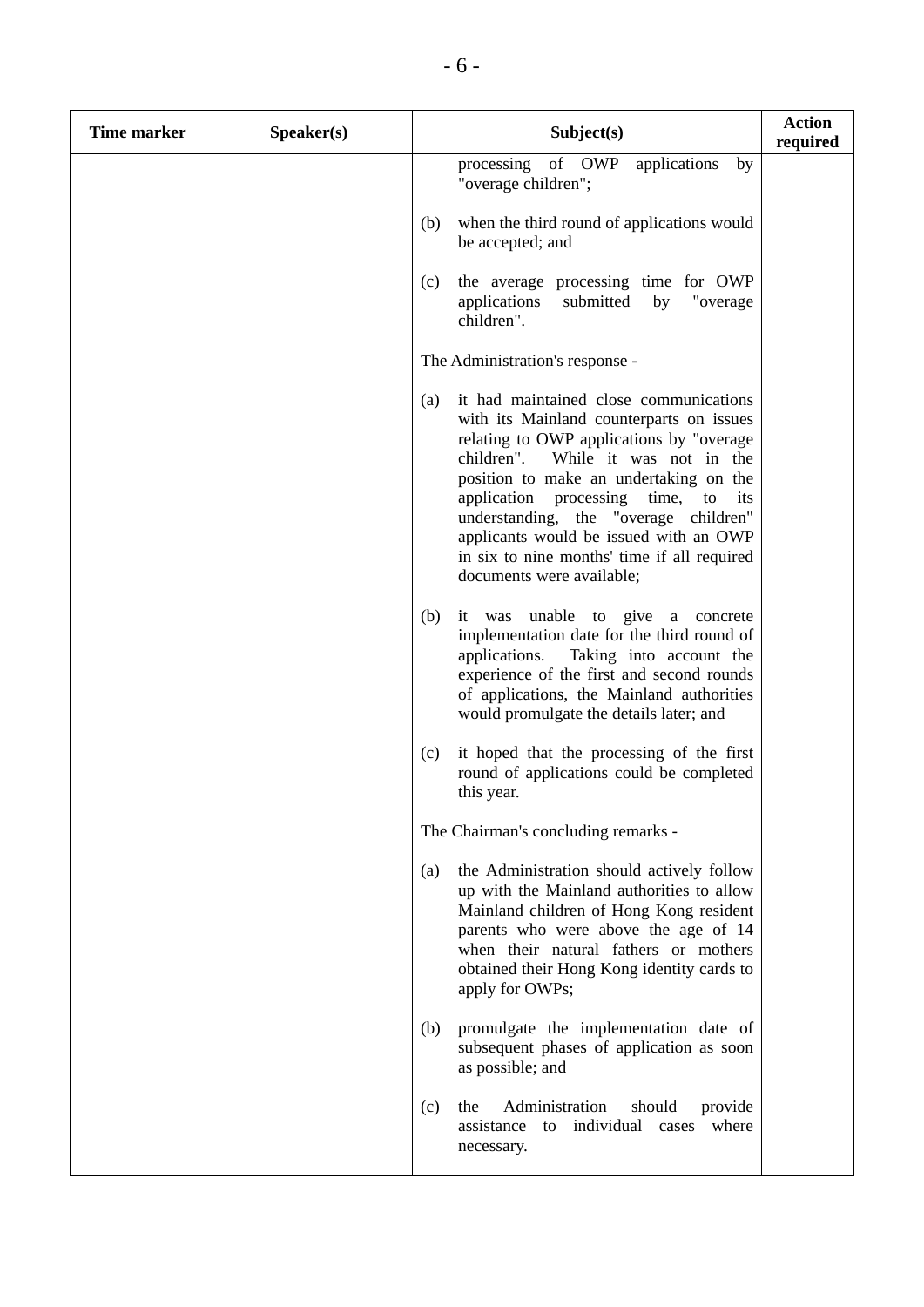| <b>Time marker</b>                                                          | Speaker(s)                                                                | Subject(s)                                                                                                                                                                                                                                                                                                                                                                                                                                                                                                                                                                                                                                                                         | <b>Action</b><br>required |  |  |  |
|-----------------------------------------------------------------------------|---------------------------------------------------------------------------|------------------------------------------------------------------------------------------------------------------------------------------------------------------------------------------------------------------------------------------------------------------------------------------------------------------------------------------------------------------------------------------------------------------------------------------------------------------------------------------------------------------------------------------------------------------------------------------------------------------------------------------------------------------------------------|---------------------------|--|--|--|
| Agenda item II - Population policy having impact on Mainland-HKSAR families |                                                                           |                                                                                                                                                                                                                                                                                                                                                                                                                                                                                                                                                                                                                                                                                    |                           |  |  |  |
| 010114 - 010356                                                             | Chairman                                                                  | The Chairman's view that it was regrettable that<br>the Chief Secretary for Administration had<br>declined the Subcommittee's invitation to attend<br>the meeting, although he had attended the<br>special meeting of the House Committee on the<br>same day to discuss population policy following<br>the release of the SCPP report.                                                                                                                                                                                                                                                                                                                                             |                           |  |  |  |
| 010357 - 010746                                                             | Mainland - Hong Kong<br><b>Families Rights</b><br>Association<br>Chairman | Presentation of views -<br>the SCPP report had not studied the<br>(a)<br>principle<br>of<br>seven-year<br>residence<br>requirement and eligibility of Mainland<br>members of Hong Kong residents in<br>subsidised<br>social<br>using<br>benefits,<br>especially the use of subsidised obstetric<br>services by Mainland spouses of Hong<br>Kong residents; and<br>the seven-year residence requirement was<br>(b)<br>discriminatory to new arrivals<br>and<br>undermined their rights to welfare as well<br>as detrimental to family reunion.                                                                                                                                      |                           |  |  |  |
| 010747 - 011123                                                             | Cross-border Children<br><b>Concern Coalition</b><br>Chairman             | Presentation of views -<br>the Coalition was concerned about the<br>(a)<br>rights and well-being of Hong Kong<br>children born to Mainland parents;<br>although the SCPP report was long<br>(b)<br>overdue, the recommendations contained<br>in the report were on the right track;<br>it was Government's responsibility to<br>(c)<br>ensure the provision of support services<br>for new arrivals from the Mainland and<br>cross-boundary students; and<br>the Administration should review the<br>(d)<br>seven-year residence requirement and the<br>use of subsidised obstetric services by<br>Mainland spouses of Hong Kong residents<br>in the context of population policy. |                           |  |  |  |
| 011124 - 012128                                                             | Administration<br>Chairman                                                | The Administration's response -<br>(a)<br>the SCPP report had, among others, laid<br>down policy principles on the subject of<br>Mainland women giving birth in Hong<br>Kong;<br>(b)<br>SCPP,<br>recommended<br>the<br>by<br>as                                                                                                                                                                                                                                                                                                                                                                                                                                                    |                           |  |  |  |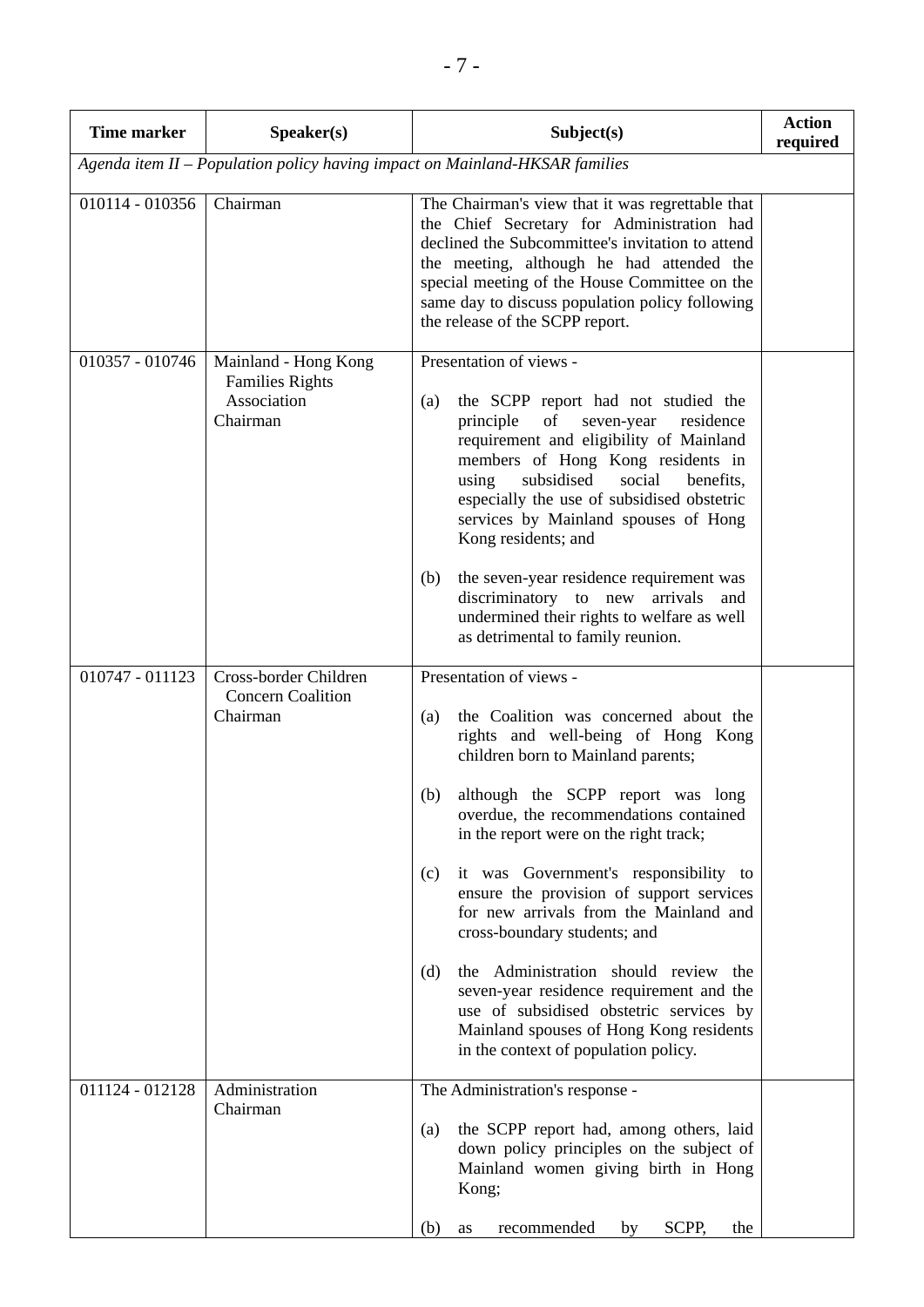| <b>Time marker</b> | Speaker(s)                   | Subject(s)                                                                                                                                                                                                                                                                                                                                                                                                                                                       | <b>Action</b><br>required |
|--------------------|------------------------------|------------------------------------------------------------------------------------------------------------------------------------------------------------------------------------------------------------------------------------------------------------------------------------------------------------------------------------------------------------------------------------------------------------------------------------------------------------------|---------------------------|
|                    |                              | Administration would continue to take<br>measures to cope with the surge in demand<br>for the use of obstetric services and<br>emergency deliveries at the Accident and<br>Emergency Department ("AED") by<br>non-local women, as well as services at the<br>Maternal<br>and Child Health<br>Centre<br>("MCHC") and the education services for<br>children born to Mainland women in Hong<br>Kong;                                                               |                           |
|                    |                              | the definition and eligibility of eligible<br>(c)<br>persons had been adopted since 2003 to<br>ensure that the heavily subsidised social<br>benefits could meet public demand and<br>could sustain in the long-term within<br>limited financial resources;                                                                                                                                                                                                       |                           |
|                    |                              | a consensus had been reached with some<br>(d)<br>private hospitals to provide obstetric<br>services for Mainland pregnant women<br>husbands were Hong<br>whose<br>Kong<br>permanent residents in 2012.<br>The<br>Administration was actively considering<br>extending the above special arrangement<br>to those whose husbands had resided in<br>Hong Kong for less than seven years, and<br>would<br>promulgate<br>the<br>detailed<br>arrangements shortly; and |                           |
|                    |                              | multiple measures would be adopted to<br>(e)<br>increase the supply of school places in the<br>North District to meet the demand for<br>education services by cross-boundary<br>students, such as providing additional<br>classrooms within the existing premises,<br>school<br>recycling<br>suitable<br>premises,<br>diverting these students to districts with<br>more supply of school places, etc.                                                           |                           |
| 012129 - 012536    | Mr TAM Yiu-chung<br>Chairman | Concerns raised by Mr TAM Yiu-chung -                                                                                                                                                                                                                                                                                                                                                                                                                            |                           |
|                    | Administration               | the capacity of obstetric services at private<br>(a)<br>hospitals for Mainland women whose<br>husbands were Hong Kong residents; and                                                                                                                                                                                                                                                                                                                             |                           |
|                    |                              | whether Mainland wives of Hong Kong<br>(b)<br>residents who had been pregnant over 28<br>weeks and resided on the Mainland were<br>allowed to make delivery bookings with<br>private hospitals.                                                                                                                                                                                                                                                                  |                           |
|                    |                              | The Administration's response -                                                                                                                                                                                                                                                                                                                                                                                                                                  |                           |
|                    |                              | Mainland women whose spouses were<br>(a)                                                                                                                                                                                                                                                                                                                                                                                                                         |                           |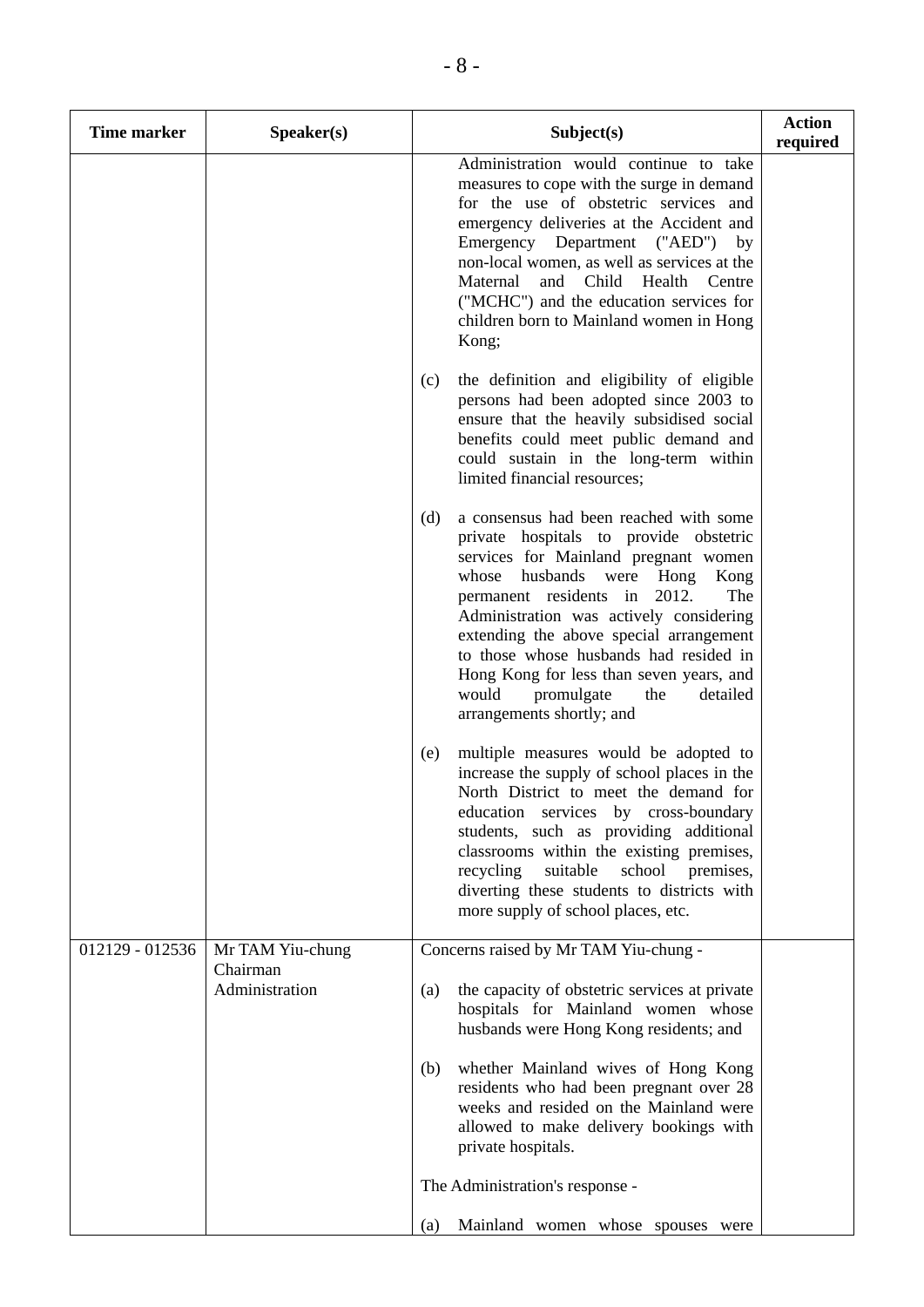| <b>Time marker</b> | Speaker(s)                                 | Subject(s)                                                                                                                                                                                                                                                                                                                                                                  | <b>Action</b><br>required |
|--------------------|--------------------------------------------|-----------------------------------------------------------------------------------------------------------------------------------------------------------------------------------------------------------------------------------------------------------------------------------------------------------------------------------------------------------------------------|---------------------------|
|                    |                                            | Hong Kong permanent residents could<br>make booking of delivery places after the<br>implementation of the zero delivery quota<br>in 2013.<br>There should be adequate<br>obstetric service capacity to take care of<br>the Mainland wives of Hong Kong<br>permanent residents in 2013; and                                                                                  |                           |
|                    |                                            | (b)<br>Mainland expectant mothers having been<br>pregnant for over 28 weeks were denied<br>entry into Hong Kong if they could not<br>produce proof of booking arrangements<br>with a local hospital. This would deter<br>Mainland pregnant women from seeking<br>emergency deliveries<br>through<br>AEDs<br>shortly before labour.                                          |                           |
| 012537 - 013801    | Chairman<br>Administration                 | Views of the Chairman that although SCPP<br>Progress Report 2012 had identified a number<br>of issues of imminent concerns, it had not<br>provided solutions to resolve these problems<br>and review the existing population policy which<br>was discriminatory against cross-boundary<br>families and contradictory to the Government<br>policy to encourage births.       |                           |
|                    |                                            | The Administration's advice that the population<br>policy aimed at optimising Hong<br>Kong<br>demographic<br>structure<br>by securing<br>and<br>nurturing a quality population.<br>SCPP had<br>highlighted the need to slow down the rise in<br>economic dependency ratio in the light of an<br>ageing population, and made recommendations<br>to face up to the challenge. |                           |
| 013802 - 014933    | Mr Albert HO<br>Chairman<br>Administration | Views of Mr Albert HO -<br>Mainland<br>whose<br>(a)<br>for<br>those<br>women<br>husbands were Hong Kong residents and<br>who chose to have their delivery in Hong<br>Kong, their wish should be fully respected<br>and the rights of their children should be<br>safeguarded;                                                                                               |                           |
|                    |                                            | adult Mainland children of Hong Kong<br>(b)<br>residents who were above the age of 14<br>should be allowed to apply for OWP to<br>facilitate family reunion; and                                                                                                                                                                                                            |                           |
|                    |                                            | the seven-year residence requirement for<br>(c)<br>subsidised social benefits should be<br>abolished.                                                                                                                                                                                                                                                                       |                           |
|                    |                                            | The Chairman's enquiry whether SCPP had<br>discussed the issue of seven-year residence                                                                                                                                                                                                                                                                                      |                           |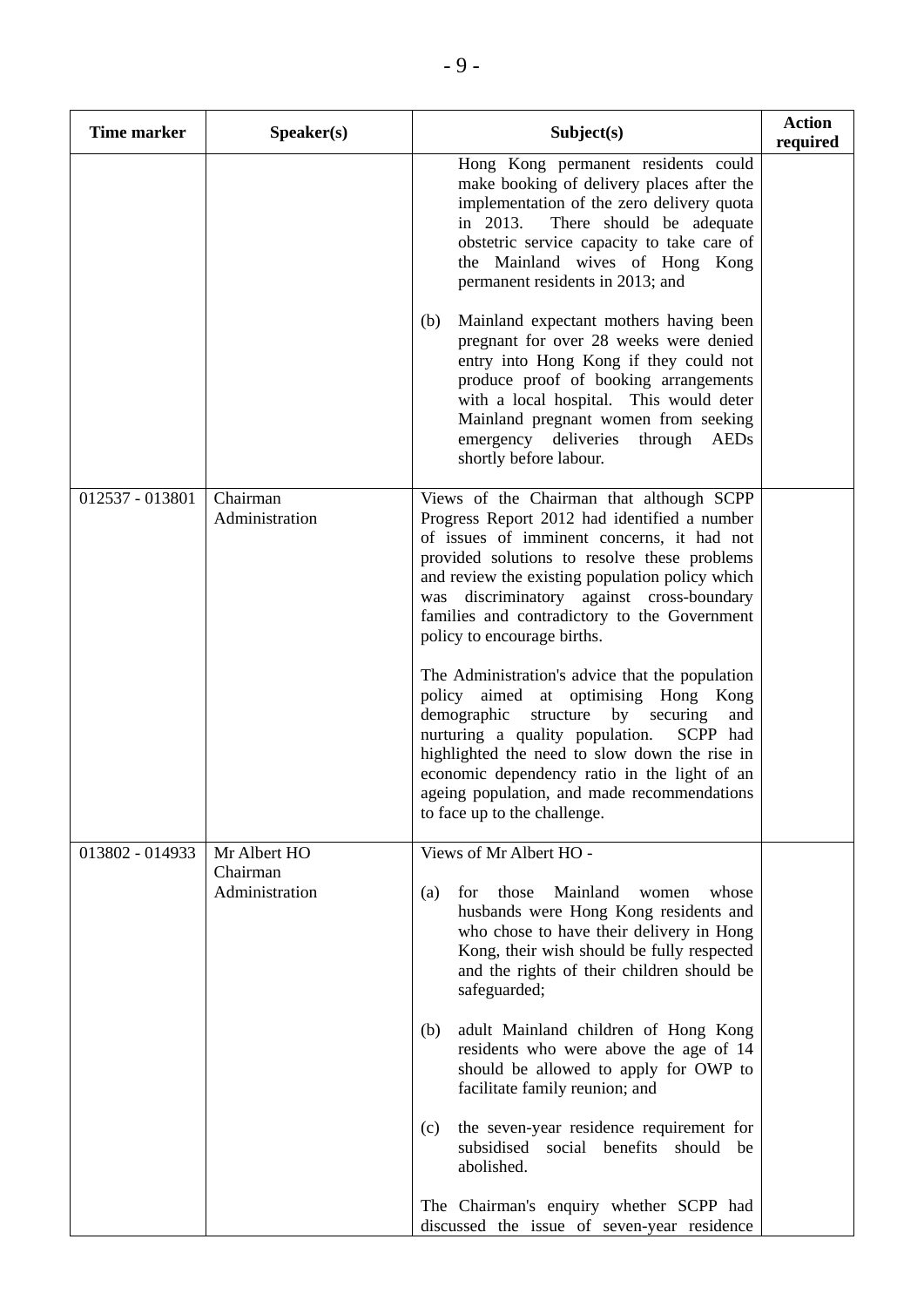| <b>Time marker</b> | Speaker(s)                                                                      | Subject(s)                                                                                                                                                                                                                                                                                                                                                                                                                                                                                                                                                                                                                                                                                                                                                                                                                                                                                                                                                                                                                                                                                                                      | <b>Action</b><br>required |
|--------------------|---------------------------------------------------------------------------------|---------------------------------------------------------------------------------------------------------------------------------------------------------------------------------------------------------------------------------------------------------------------------------------------------------------------------------------------------------------------------------------------------------------------------------------------------------------------------------------------------------------------------------------------------------------------------------------------------------------------------------------------------------------------------------------------------------------------------------------------------------------------------------------------------------------------------------------------------------------------------------------------------------------------------------------------------------------------------------------------------------------------------------------------------------------------------------------------------------------------------------|---------------------------|
|                    |                                                                                 | requirement for subsidised social services.<br>The Administration's advice that the seven-year<br>requirement had since 2003 been adopted to<br>ensure the rationale use of finite public<br>resources for provision of highly subsidised<br>social services. The Administration had no<br>plan to change the policy.                                                                                                                                                                                                                                                                                                                                                                                                                                                                                                                                                                                                                                                                                                                                                                                                           |                           |
| 014934 - 015443    | Mainland - Hong Kong<br><b>Families Rights</b><br>Association<br>Chairman       | Supplementary views of the Mainland-Hong<br>Kong Families Rights Association -<br>the Administration should conduct a<br>(a)<br>comprehensive review of the population<br>policy, including the eligibility of<br>Mainland wives of Hong Kong residents to<br>use local obstetric services; and<br>Mainland<br>whose<br>(b)<br>pregnant<br>women<br>husbands were Hong Kong residents<br>should be allowed to use obstetric services<br>at public hospitals in 2013.                                                                                                                                                                                                                                                                                                                                                                                                                                                                                                                                                                                                                                                            |                           |
| 015444 - 020103    | Cross-border Children<br><b>Concern Coalition</b><br>Chairman<br>Administration | Supplementary views of the Cross-border<br>Children Concern Coalition the Administration<br>should -<br>review the eligibility of children born in<br>(a)<br>Hong Kong to Mainland parents and who<br>had no legal guardians in Hong Kong to<br>apply for Comprehensive Social Security<br>Allowance and public rental housing units;<br>review the political rights of Hong Kong<br>(b)<br>residents who had resided in Hong Kong<br>for less than seven years; and<br>consider issuing Closed Area Permits to<br>(c)<br>cross-boundary<br>students<br>who<br>would<br>receive Primary 3 schooling or above in<br>the coming academic year.<br>The Administration's response -<br><b>SCPP</b><br>made<br>of<br>had<br>total<br>10<br>(a)<br>a<br>recommendations in its report which<br>included<br>tackling<br>measures<br>for<br>the<br>imminent concerns associated with births<br>born in Hong Kong to Mainland women,<br>as well as broad policy directions to<br>address the challenges brought by an<br>ageing population in Hong Kong, some of<br>recommendations were not confined to<br>cross-boundary families; and |                           |